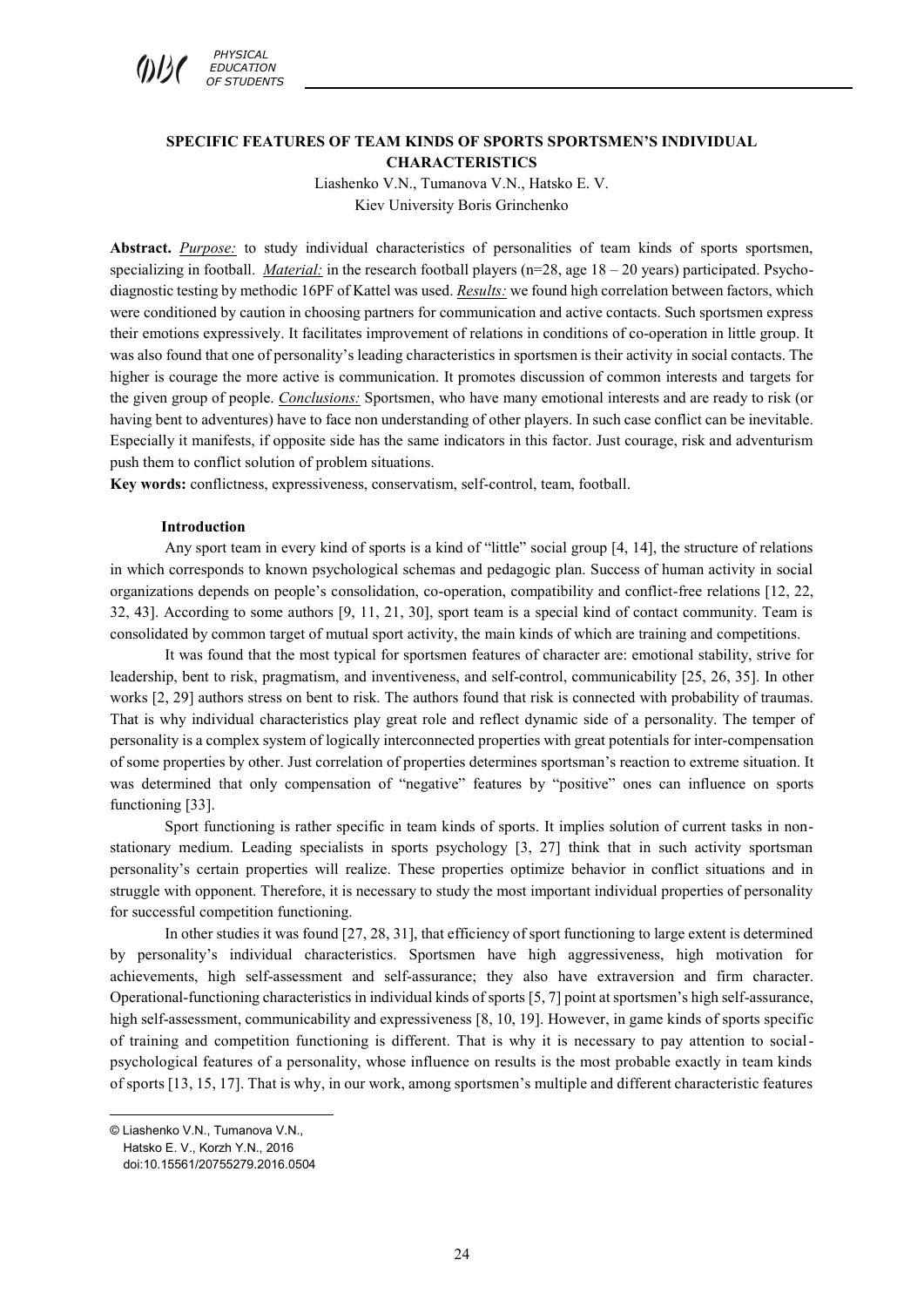we regarded the following: communicability (demand in communication); credulity-suspiciousness, straightness, conformity (ability to quickly change opinion, under influence of collective pressure), authority (bent to dominate), self-control and discipline [20].

2016 05

*Hypothesis:* it was assumed to mark out and study the most significant individual characteristics of sportsmen's personality in team kinds of sports, considering specificity of co-operation for achievement high sport results.

*The purpose of the research:* to study individual characteristics of personalities of team kinds of sports sportsmen, specializing in football.

## **Material and methods**

*Participants:* in the research sportsmen, specializing in football, participated. The age of participants was 18 – 20 years; the quantity – 28 persons. When forming the group of sportsmen we considered criterion of uniformity of the tested (variation coefficient did not exceed 10%).

*Organization of the research:* the research took the period of 2013-2014. Psycho-diagnostic testing by methodic 16PF of Kattel was used [18, 34].

*Statistical analysis:* for every indicator we found mean arithmetic, mean square deviation S (standard deviation) and variation coefficient (V). Sample testing for normality was fulfilled with the help of test  $\chi^2$ . Besides, Pearson's correlation analysis was used. The presence of correlations was considered to be confident at significance level of p≤0.05; 0.01.

#### **Results of the research**

Sports have distinctive features in comparison with other kinds of activity. Sport is activity, implying overcoming different obstacles. That is why cultivation of sportsman's features is a natural component of sportsman's psychological training.

For determination of football players' tested psychological qualities' significance of priority we conducted correlation analysis between indicators of psychological qualities: «А», «С», «Е», «G», «H», «I», «L», «M», «N», «O», «Q1», «Q2», «Q4», «B», «F».

The highest quantity of correlations was found between factor "H": "shyness-courage" and "F": "carelessness – conflictness".

In our research mean group value of this factor was related to pole of courage and is interpreted as courage in social contacts. This factor positively correlates with conflictness  $(r=0.48)$  as well as with factors: A "communicability" ( $r=0$ , 42); E "obedience - dominance" ( $r=0.44$ ); F "restraint – expressiveness" ( $r=0.70$ ); Q1 "conservatism – radicalism" ( $r=0.56$ ); Q3 "low self-control – high self-control" ( $r=0.45$ ). There is negative correlation with factor M "practicality – daydreaming" ( $r=0.45$ ),  $p<0.05$ .

There was also great correlation of factors H and A  $(r=0.42)$ : "isolation – communicability". Mean group value by this pole is closer to positive (to communicability). These factors, in the whole, supplement each other.

Sportsmen with expressed communicability are expected to be easy in contacts with partners and in cooperation [23]. Such sportsmen strive for inter-personal contacts, empathize what is happening and expect the same emotions from other people. These sportsmen do not endure "overloading" of communication with many partners. They manage to orient in game situation and in inter-personal contacts.

Sportsmen's communication in game functioning implies situations of "forced co-operation", in which sportsman shall switch in rather active communications with partners. Serious practical problem [15, 16] emerges when non communicative sportsman shall support contact with partners and even control their behavior.

Non-coincidence of communicative demands can be also rather a problem for partners' co-operation in team. In such situation one sportsman wants to actively communicate and discuss what is happening. He emotionally responds to what is happening. Other sportsman is irritated by this and distracts from functioning. He thinks it is unnecessary and excessive. In some cases such differences can result in serious misunderstanding and even conflicts between sportsmen.

In the whole, communicability, openness, easiness in direct inter-personal contacts are characteristics of this factor with positive pole. Their correlation with courage in social contacts is mutually caused.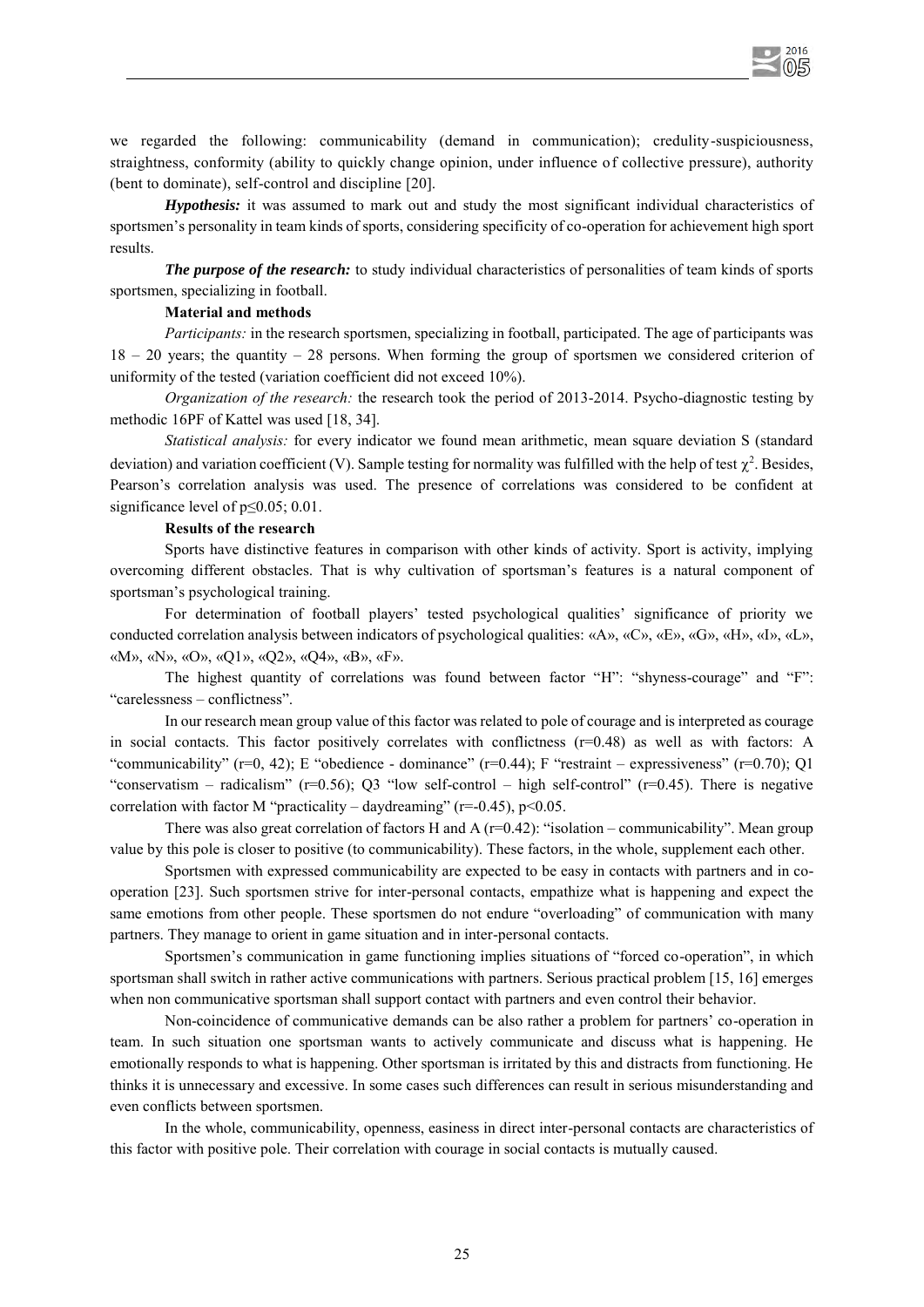The highest correlation was observed between factors H and F -  $(r=0.70)$ . Factor F was defined as "restraint- expressiveness". It is emotional expressiveness of personality [44]. It is interesting that with years impulsiveness and carelessness reduce. It can be regarded as an evidence of certain emotional maturity. Mean group value of this factor is "5". It means combining of two poles with correlation with factor "H".

In general factor F is oriented on measuring of emotional coloring and dynamic in the process of communication. Among tested football players such characteristics as "caution" (reasonability in choosing of partner for communication, bent to worry about future) and cheerfulness (impulsivity, expressiveness, enthusiasm, emotional brightness in communication with other people) are equally blended. Correlation of these factors is evident. On the one hand the sportsmen cautiously choose partners for communication and worry about their future. On the other hand they actively make contacts and expressively show their emotions. It facilitates improvement of relations in conditions of co-operation in little group.

The next correlation is H and Q1 - ( $r=0.56$ ). Here Q1 is «conservatism-radicalism". This factor determines radical, intellectual, political and religious attitude. Mean group value is "6". It is in the center, between two poles of this factor, but closer to "+". In the whole team consists of players with combination of different qualities. They are: conservatism; stable attitude to traditions; bent to moralization and sermons; resistance to changes; orientation on definite real functioning. Other players have opposite qualities: free-thinking; perception of changes and new ideas; distrust in authorities; bent to analytical and theoretical functioning. However, sportsmen with orientation on new prevail. Desire to experiment is encouraged in sports [24, 46].

Optimal combination of the factor's poles permits for sportsmen to communicate with each other. Sportsmen share individual and mutual interests. It permits for them to work successfully in one group.

Moderate correlation is observed between indicators H and Q3 -  $(r=0.45)$ . Here Q3 -is "low self-control – high self-control". This factor measures internal control of behavior and personality's integration.

People with high values by this factor are bent to organizational activity. They achieve success in professions, where objectiveness, decisiveness and balance are required [20, 36, and 38]. This factor characterizes human awareness in regulation of "Self" force (factor C) and "Super-Self" force (factor G). The factor determines expressiveness of personality's will. This factor is one of the most important for prognostication of success. It is positively connected with frequency of leader's election as well as with activity in solution of group problems.

Two poles of this factor are expressed in the following:

- "-" low discipline, following own desires; dependence on emotions; inability to control own emotions and behavior;
- "+" commitment, strong will; ability to control own emotions and behavior.

Mean group value by this factor is "6". It means approaching "+" pole. Low degree of this factor points at weak will and bad self-control. Such people's activity is disordered and impulsive. Person with high values by this factor has socially welcomed characteristics: self-control, insistence, consciousness, bent to follow ethics [37]. To correspond to these standards personality shall have distinct principles, beliefs and consideration of social opinion. This factor is important when solving group problems, characteristic for football team.

Now let us regard negative correlation with this factor:  $M - (r = -0.45)$ ,  $p \le 0.05$ , where M is "Practicality –daydreaming". This factor is rather complex. In general personalities with M have bright internal intellectual life with intensive feeling of ideas and emotions. In their behavior they can be "Bohemian", non-conforming. High degrees of this factor are intrinsic to artists, poets, researchers, experimenters, managers of high rank, editors. Low degrees are in persons, who deal with monotonous calculations (required attention and concentration). Such persons are characterized by inner balance and reasonability. However, in sudden situations they often feel deficit of imagination and inventiveness. In general this factor is oriented on measuring imagination features, reflecting in personality's actual behavior: practicality; "earthiness", some "head in clouds"; romantic attitude to life.

Mean group value of M factor is "6". This contingent of sportsmen is characterized by bent to intellectual life and deficit of concentration and attention. For sport collective it is characteristic to all its members in active work on solution of collective tasks. In such group high mutual demands, deep respect to every member exist. In such case personal interests of its members coincide with team's interests [40]. If in the group persons with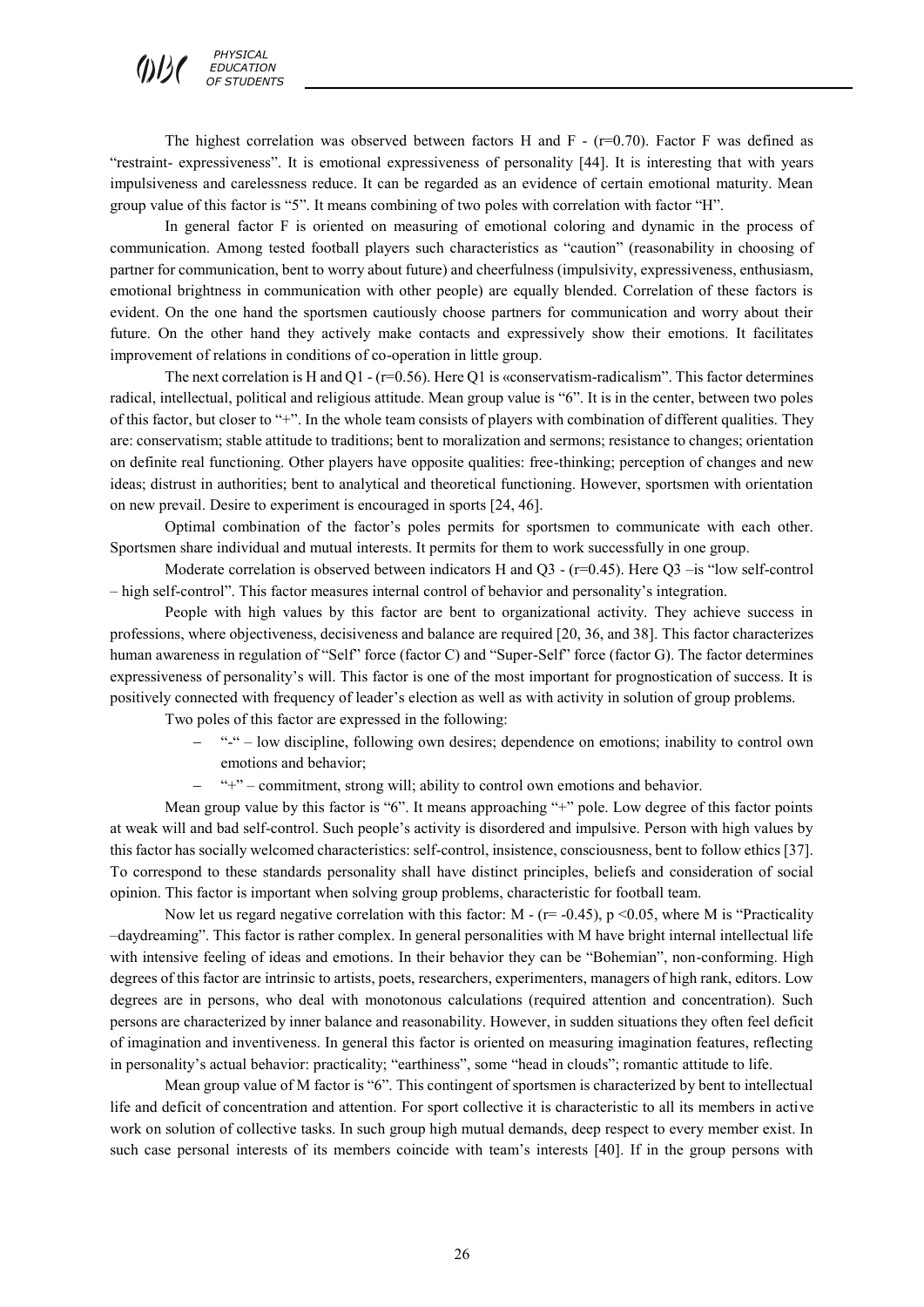

expressed positive pole of this factor prevail there will be no need to seek mutual understanding. In this case inteam life will replace demand in inter-personal relations. It causes difficulties in collective's work on achievement team's targets.

The next factors with the highest quantity of correlations are conflictness – factor F (restraintexpressiveness); factor E (obedience- dominance); factor Q2) conformism – non-conformism) and factor Q4 "relaxation – tension).

The least quantity of correlations is observed in the following factors: B "intellect"; N "straightness – diplomacy"; О "calmness-anxiety"; G "low normative behavior – high normative behavior"; I "firmness – sensitivity"; C "emotional imbalance – emotional balance".

## **Discussion**

Many authors note that for more effective functioning of sport team it is necessary to know the following: demands and motives of team members; requirements of current situation. Besides, it is necessary to consider such factors as: sportsmen's compatibility in team; identity of thinking; motivation; values' system [2, 15]. We found that the most developed in football players are such qualities as: courage in social contacts; communicability; expressiveness; conservatism; self-control. In this aspect our results well coincide with other authors' data [10, 12]. For fruitful communication sportsmen shall be prepared for actions in life situations, which would require communicative abilities [5, 14].

Self-control is of not less importance for football players [3, 20]. Acquiring and mastering of self-control skills imply general discipline of a person, internal culture and high professional fitness. In this context it is evident that self-control algorithms are fixed under influence of person's self-assessment and his assessment by other people [1, 3, 4, and 13].

It can be assumed that human self-control is included in integral structure of the most important personality's characteristics; self-respect [11, 39]. In its integral manifestations, self-control permits to control own behavior and behavior of collective. That is why self-control is an important professional quality for sportsmen of team kinds of sports [30]. In this context team is characterized by inter-personal relations of its members [3]. Between team members non-formal, friendly relations can exist as well as perfect game understanding, worked out by years of training. In such case these relations will serve as the basis of interaction during match [5, 45]. Emotional feeling of sport situation, expressiveness of sympathy or dislikes, degree of realization of non-formal friendly relations can be a criterion of interaction [11, 41]. Thus, specific of kind of sports or competition exercise requires co-operation from participants and personal contribution into team's success [42]. Specific of team kind of sports also requires interaction of players. The main condition of such interaction will be team's organization and personality's properties of every team member.

#### **Conclusions**

It has been determined that factor H is one of the main indicators. This factor characterizes degree of activity in social contacts. It reflects organism's activity and features of temper. We think that this factor is of substantial importance in structure of personal characteristics of team kind of sports sportsmen. The more courage sportsman has the more active and communicative he is. It facilitates improvement of contacts in team discussion of mutual interests and targets for the given group of people. With it, it is evident that it has strong correlation with conflictness. Sportsmen with many emotional interests and readiness to risk (or bent to adventurism) have to face misunderstanding of other players. In such case conflict is inevitable. Especially it is possible if other side has the same indicator in this factor. Exactly courage and adventurism push sportsmen to conflict solution of problem situations.

## **Conflict of interests**

The authors declare that there is no conflict of interests.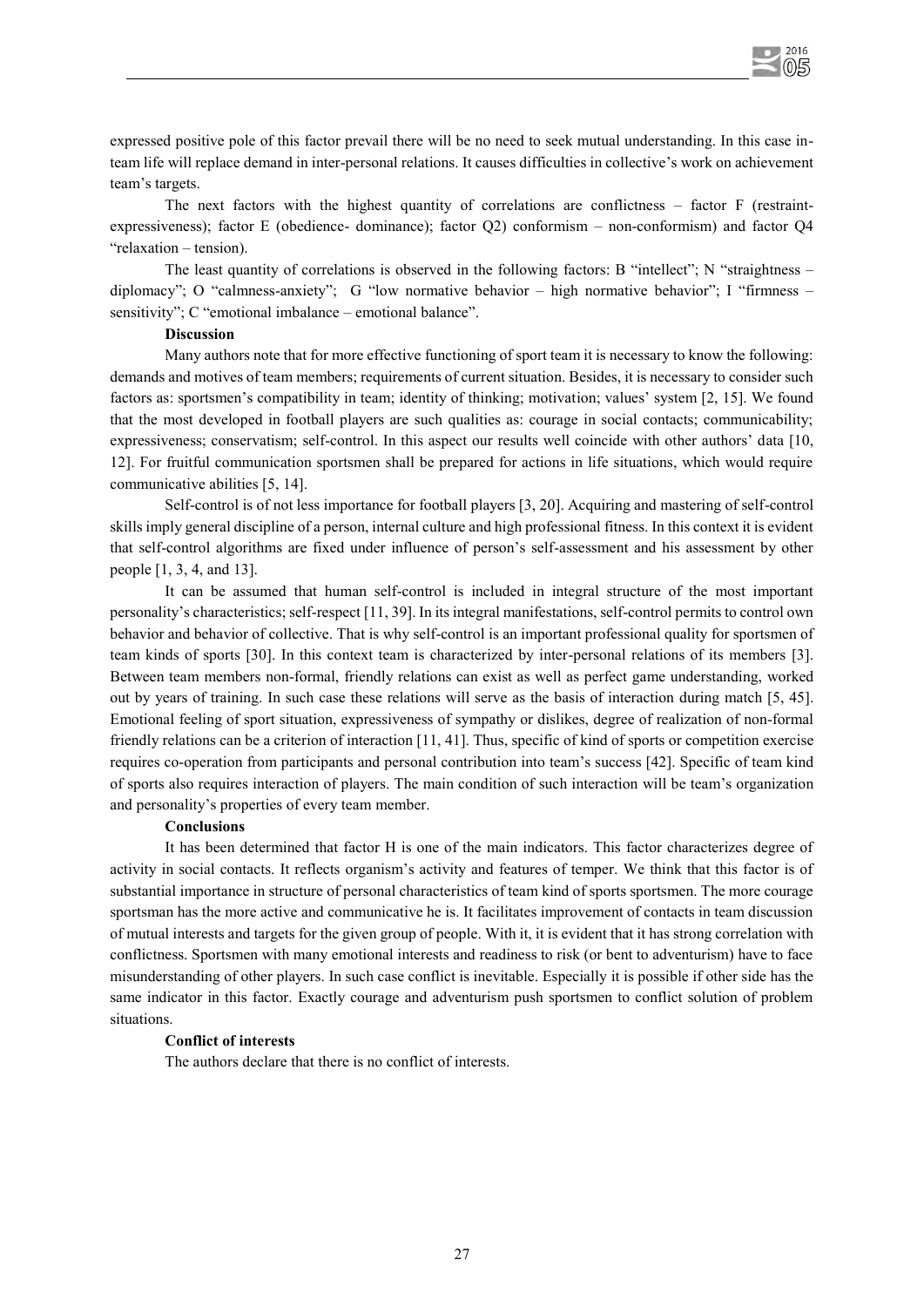*PHYSICAL EDUCATION*  **F STUDENTS** 

## **References:**

- 1. Abramova GS. *Obshchaia psikhologiia* [General psychology], Moscow: Academic Project; 2003. (in Russian)
- 2. Barinov VV. *Vliianie individual'nykh osobennostej lichnosti basketbolista na uspeshnost' sorevnovatel'noj deiatel'nosti. Kand. Diss*. [Influence of individual features of basketball player's personality on success of competition functioning. Cand. Diss.], Moscow; 2001. (in Russian)
- 3. Bermudes Torres Ankheolina. *Osobennosti samokontrolia v processe sorevnovatel'noj deiatel'nosti. Kand. Diss.* [On self-control in the process of competition functioning. Cand. Diss.], Leningrad; 1983. (in Russian)
- 4. Bondarchuk EI. *Osnovy psikhologii i pedagogiki* [Principles of psychology and pedagogic], Kiev: MAUP; 2001. (in Russian)
- 5. Vasiura SA. *Psikhologiia kommunikativnoj aktivnosti cheloveka* [Psychology of human communicative activity], Izhevsk: Udmurt State University; 2006. (in Russian)
- 6. Vasiura SA. Kommunikativnaia aktivnost' predstavitelej komandnykh i individual'nykh vidov sporta [Communicative activity of representatives of team and individual kinds of sports]. *Chelovek. Soobshchestvo. Upravlenie,* 2012;2:72 – 81. (in Russian)
- 7. Gogunov EN, Mart'ianov BI. *Psikhologiia fizicheskogo vospitaniia i sporta* [Psychology of physical education and sports], Moscow: Academy; 2000. (in Russian)
- 8. Gordeeva TO, Sychev OA. Vnutrennie istochniki nastojchivosti i ee rol' v uspeshnosti uchebnoj deiatel'nosti [Internal sources of insistence and its role in educational progress]. *Psikhologiia obucheniia*, 2012;1:33-48. (in Russian)
- 9. Il'in EP. *Psikhologiia sporta* [Psychology of sports], Sankt Petersburg: Peter; 2009. (in Russian)
- 10. *Introvert i ekstravert. Enciklopediia prakticheskoj psikhologii «PSIKhOLOGOS»* [Introvert and extravert. Encyclopedia of practical psychology "PSYCHOLOGOS"]. [Internet]. 2016 Oct 06 [cited 2016 Oct 06]; Available from: http://www.psychologos.ru/articles/view/introvert\_i\_ekstravert
- 11. Zeer EF. *Psikhologiia professij* [Psychology of professions], Moscow: Academic Project; 2008. (in Russian)
- 12. Il'in AB. Psikhologicheskij analiz prichin konfliktov v sportivnykh komandakh [Psychological analysis of reasons of conflicts in sport teams]. *Sportivnyj psikholog,* 2004; 3:27 - 30. (in Russian)
- 13. Il'in EP. *Psikhologiia sporta* [Psychology of sports], Sankt Petersburg: Peter; 2016. (in Russian)
- 14. Ishchenko V, Lisenchuk G, Daragan V. Sravnitel'nyj analiz fizicheskoj podgotovlennosti futbolistov komand raznoj kvalifikacii [Comparative analysis of physical fitness of different qualification teams' football players], *Nauka v olimpijskom sporte*, 2003;1:50 - 56. (in Russian)
- 15. Zagajnov R. *Psikhologiia sovremennogo sporta vysshikh dostizhenij* [Psychology of modern elite sports], Moscow: Soviet sport; 2012. (in Russian)
- 16. Zagajnov R.M. Psikhologicheskaia atmosfera kak psikhologicheskij fenomen [Psychological atmosphere as psychological phenomenon]. *Sportivnyj psikholog*, 2005;2:10 - 27. (in Russian)
- 17. Kardialis K, Aleksandravichiute B. Konfliktnost' i splochennost' sportivnykh komand [Conflictness and consolidation of sport teams]. *Psikhologicheskij zhurnal*, 2005;26(1):71 - 78. (in Russian)
- 18. Karelin AA. *Bol'shaia enciklopediia psikhologicheskikh testov* [Great encyclopedia of psychological tests], Moscow: Eksmo; 2007. (in Russian)
- 19. Kondrat'ev MIu, Kondrat'ev IuM. Social'no-psikhologicheskij fenomen avtoriteta i otnosheniia avtoritetnosti v gruppe [Social-psychological phenomenon of authority and authority relations in group]. *Mir psikhologii,* 2006;4:67 - 76. (in Russian)
- 20. Korableva EV. *Ustojchivost' samokontrolia v ekstremal'nykh usloviiakh v sviazi s emocional'no-volevymi osobennostiami lichnosti. Kand. Diss.* [Self-control balance in extreme situations in respect to personality's emotional-will characteristics. Cand. Diss.], Moscow; 1993. (in Russian)
- 21. Krys'ko VG. *Social'naia psikhologiia* [Social psychology], Moscow: Vlados-Press; 2004. (in Russian)
- 22. Kuznecov VV. *Psikhologicheskij analiz proiavleniia sub"ektno-lichnostnykh svojstv sportsmenov kak pokazatelia uspeshnosti ikh deiatel'nosti. Kand. Diss*. [Psychological analysis of sportsmen's subjective-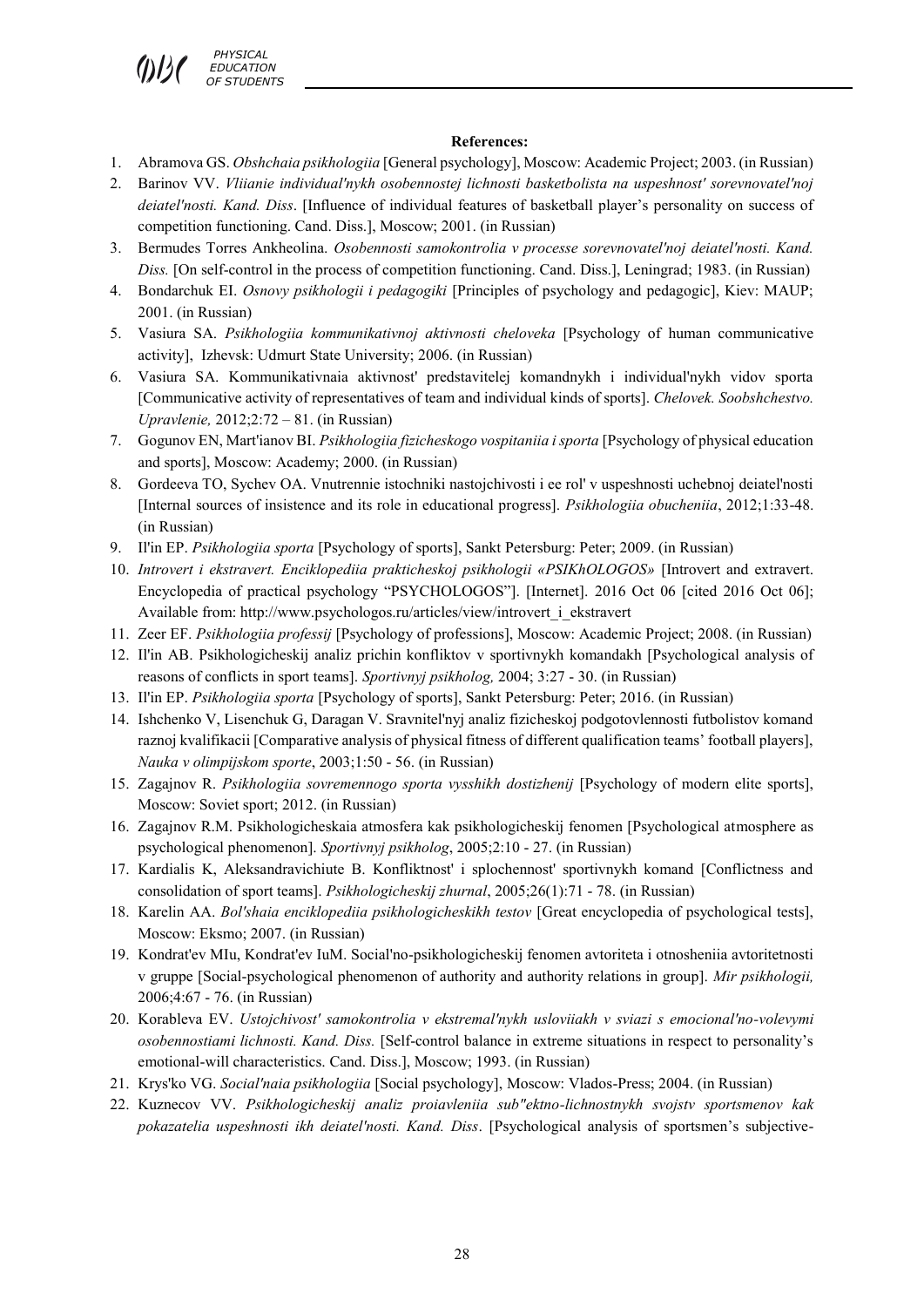personalities qualities' manifestations as indicator of their functioning successfulness. Cand. Diss.], Kazan; 2004. (in Russian)

- 23. Labunskaia VA. *Social'naia psikhologiia obshcheniia kak osnova organizacii peregovorov* [Social psychology of communication as a base of negotiations' organization], Rostov on Don: UFU; 2010. (in Russian)
- 24. Lozhkin GV. Konceptual'nye predstavleniia o psikhologicheskom potenciale kvalificirovannogo sportsmena [Conceptual ideas about elite sportsman's psychological potential]. *Nauka v olimpijskom sporte*, 2007;1:87- 93. (in Russian)
- 25. Lukina TA. *Ocenka pokazatelej, kharakterizuiushchikh lichnost' sportsmenov, i ikh dinamika v godichnom makrocikle. Kand. Diss*. [Assessment of indicators, characterizing sportsmen's personalities, and their dynamic in annual macro-cycle. Cand. Diss.], Moscow; 1997. (in Russian)
- 26. Liashenko VM, Tumanova V. Vivchennia psikhologichnikh osoblivostej kvalifikovanikh sportsmeniv [Study of elite sportsmen's psychological characteristics]. *Mizhnarodna naukovo-praktichna konferenciia "Fizichna kul'tura i sport u suchasnomu suspil'stvi", 20 listopada 2015r.* [International scientific-practical conference "Physical culture and sports in modern society"< November 20th, 2015], 2015. P. 130-134. (in Ukrainian)
- 27. Liashenko VN, Tumanova VN, Hatsko EV. Study of personality's temperament and self-assessment of higher educational establishments' students. *Physical Education of Students*, 2016;20(2):19-23. doi:10.15561/20755279.2016.0203
- 28. Liashenko VN, Tumanova VN, Mariskina TV. Features of manifestation of self-trained athletes specialized in jumping. *Physical Education of Students,* 2012;6:70-73.
- 29. Nogina EV. *Kommunikativnaia kompetentnost' kak faktor uspeshnoj sportivnoj deiatel'nosti regbistok vysokoj kvalifikacii. Kand. Diss*. [Communicative competence as a factor of successful sport functioning of elite female rugby players. Cand. Diss.], Malakhovka; 2005. (in Russian)
- 30. Sopov VF. *Teoriia i metodika psikhologicheskoj podgotovki v sovremennom sporte* [Theory and methodic of psychological training in modern sports], Moscow; 2010. (in Russian)
- 31. Tolkunova IV, Liashenko VN. Individual'no psikhologicheskie razlichiia kvalificirovannykh legkoatletov i ikh vliianie na rezul'tativnost' sorevnovatel'noj deiatel'nosti [Individual psychological distinctions of elite light athletes and their influence on efficiency of competition functioning]. *Physical Education of Students*, 2009;2:97-100. (in Russian)
- 32. Khudiakov VP, Kishchenko SE. Psikhologicheskaia podgotovka sportsmenov v komandnykh vidakh sporta k trenirovochnomu processu i sorevnovaniiu [Psychological preparation of sportsmen for training process and competitions in team kinds of sports]. *Innovacionnye proekty i programmy v obrazovanii*, 2014;2:57 - 62. (in Russian)
- 33. Shustikov GB, Fudimov VV. Vliianie sportivnoj deiatel'nosti na formirovanie lichnostnykh kachestv zanimaiushchikhsia [Influence of sport activity on formation of trainees' personality qualities]. *Uchenye zapiski universiteta imeni P.F. Lesgafta,* 2012;1(83):163-167. (in Russian)
- 34. Iurov IA. *Psikhologicheskoe testirovanie i psikhoterapiia v sporte* [Psychological testing and psycho-therapy in sports], Moscow; 2006. (in Russian)
- 35. Amon AH. *Individual strategies of decision under uncertainty*. Unpublished doctoral dissertation, University of California: Berkeley; 1962.
- 36. Anderson CR, Schneier CE. Locus of control, leader behavior and leader performance among management students. *Academy of Management Journal,* 1978;21:690-698.
- 37. Zunaira Javed, Soulat Khan, Rukhsana Kausar. Group Cohesion, Decision Making Styles and Group Performance in University Students. *Psychological Abstracts,* 2012;14:81-82.
- 38. Hopper C, Fisher B, Munoz KD. *Physical activity and nutrition for health.* Champaign: Human Kinetics; 2008.
- 39. Ludovіcі-Connoly AM. *Winning Health Promotion Strategies*. Human Kinetics; 2010.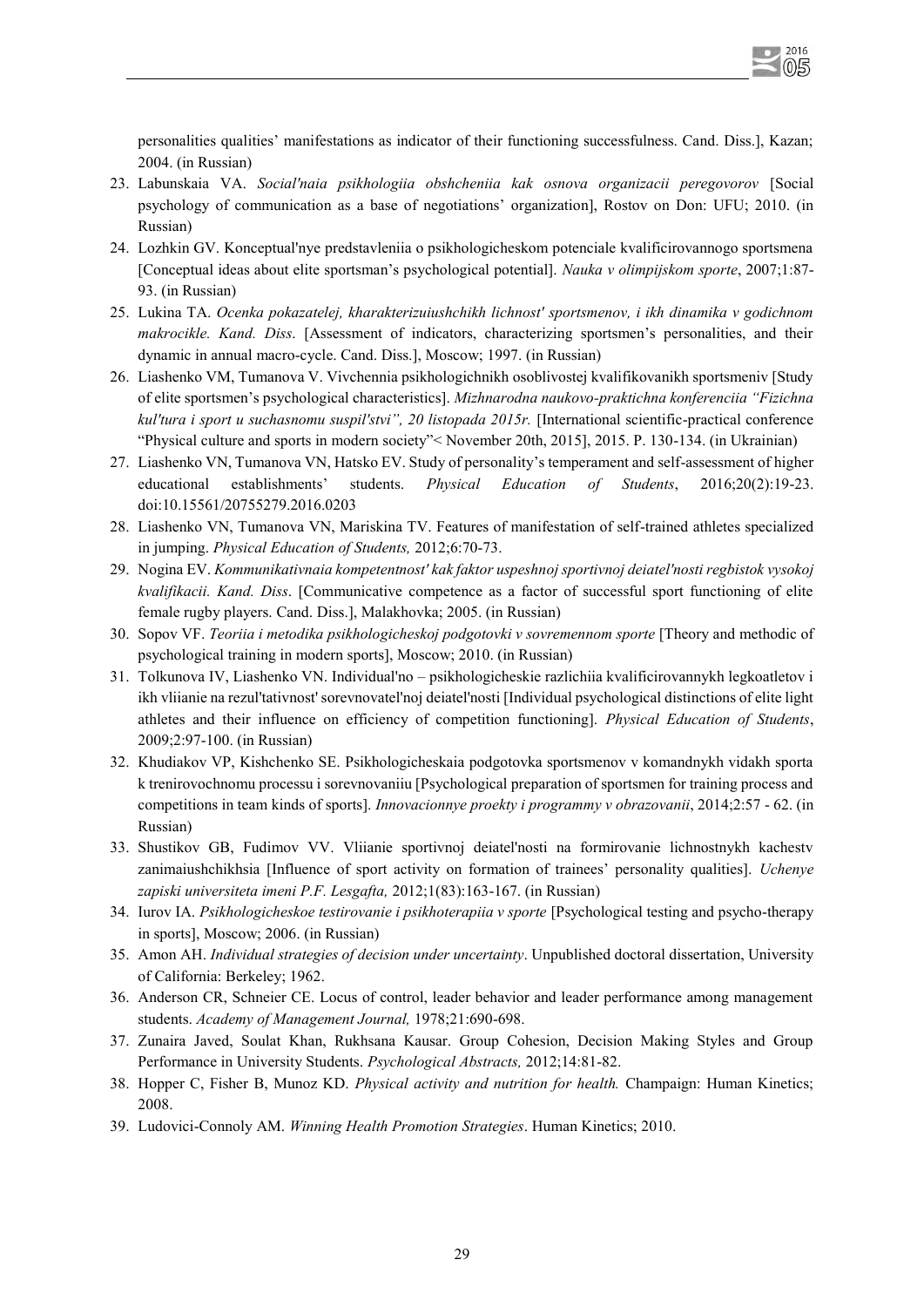- 40. *Physical education and sport, healthy lifestyle boosts factors*. International scientific session (Bucharest, April 6th 2012). Ministry of education, research, youth and sport. Bucharest: BREN; 2012.
- 41. Rudenko R, Mahliovanyy A, Shyyan O, Prystupa T. Physical rehabilitation and thermoregulatory processes in athletes with disabilities. *Journal of Physical Education and Sport*, 2015; 15 (4): 730–735.
- 42. Ohromiy GV, Makarova NU, Kasyuha AM. Psychophysiological methods and criteria for the selection of individual metered loads in athletes of taekwondo section. *Physical Education of Students*, 2014;6:54-62. doi:10.15561/20755279.2014.0611
- 43. Schoeneman TJ. Reports of the Sources of Self-knowledge. *J. of Personality*. 1981;49(3):284-293.
- 44. Zion LC. Body concepts as it relates to self-concept. *Research Quarterly*, 1965;1:490-495 p.
- 45. Sharp RH. Viewing time and occluded time as determined of ball catching success. *British Journal of Physical Education*, 1974;5(6):22-24.
- 46. Whitting HTA. An oprerational analysis of a continuous ball throwing and catching task. *Ergonomics* 1975;13(4)" 445-454.